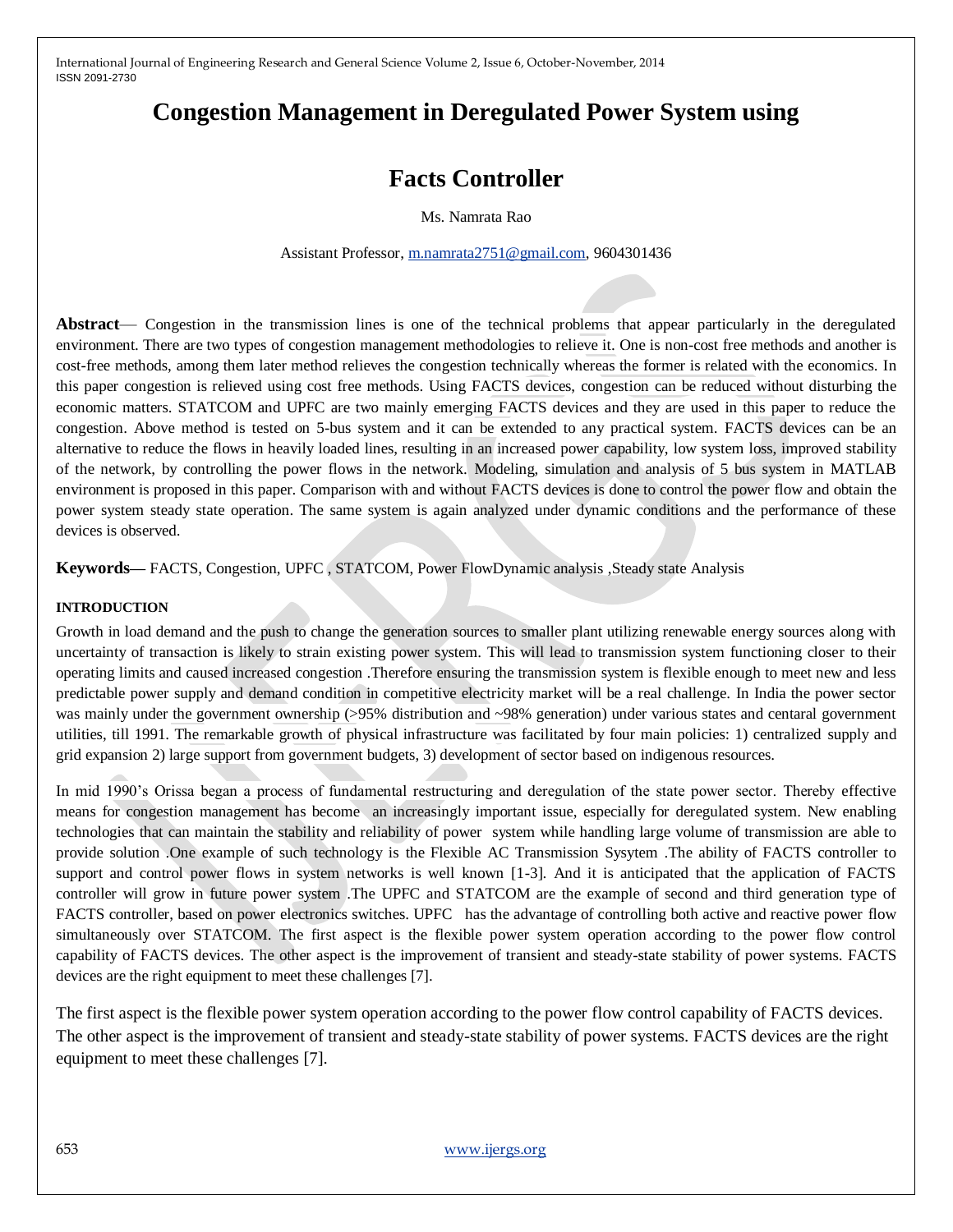### **I. FLEXIBLE AC TRANSMISSION SYSTEM**

Flexible AC Transmission System (Facts) is a new integrated concept based on power electronic switching converters and dynamic controllers to enhance the system utilization and power transfer capacity as well as the stability, security, reliability and power quality of AC system interconnections.

### **II. UPFC STRUCTURE, OPERATION AND CONTROL**

Two main blocks of UPFC are Shunt inverter and series inverter.



# Fig 1: Block diagram of UPFC

## A) Shunt Inverter

The shunt inverter is operated in such a way as to draw a controlled current from the line. One component of this current is automatically determined by the requirement to balance the real power of the series inverter. The remaining current component is reactive and can be set to any desired reference level (inductive or capacitive) within the capability of the inverter.[1]

## B) Series Inverter

The series inverter controls the magnitude and angle of the voltage injected in series with the line. This voltage injection is always intended to influence the flow of power on the line; its working is similar to that of SSSC.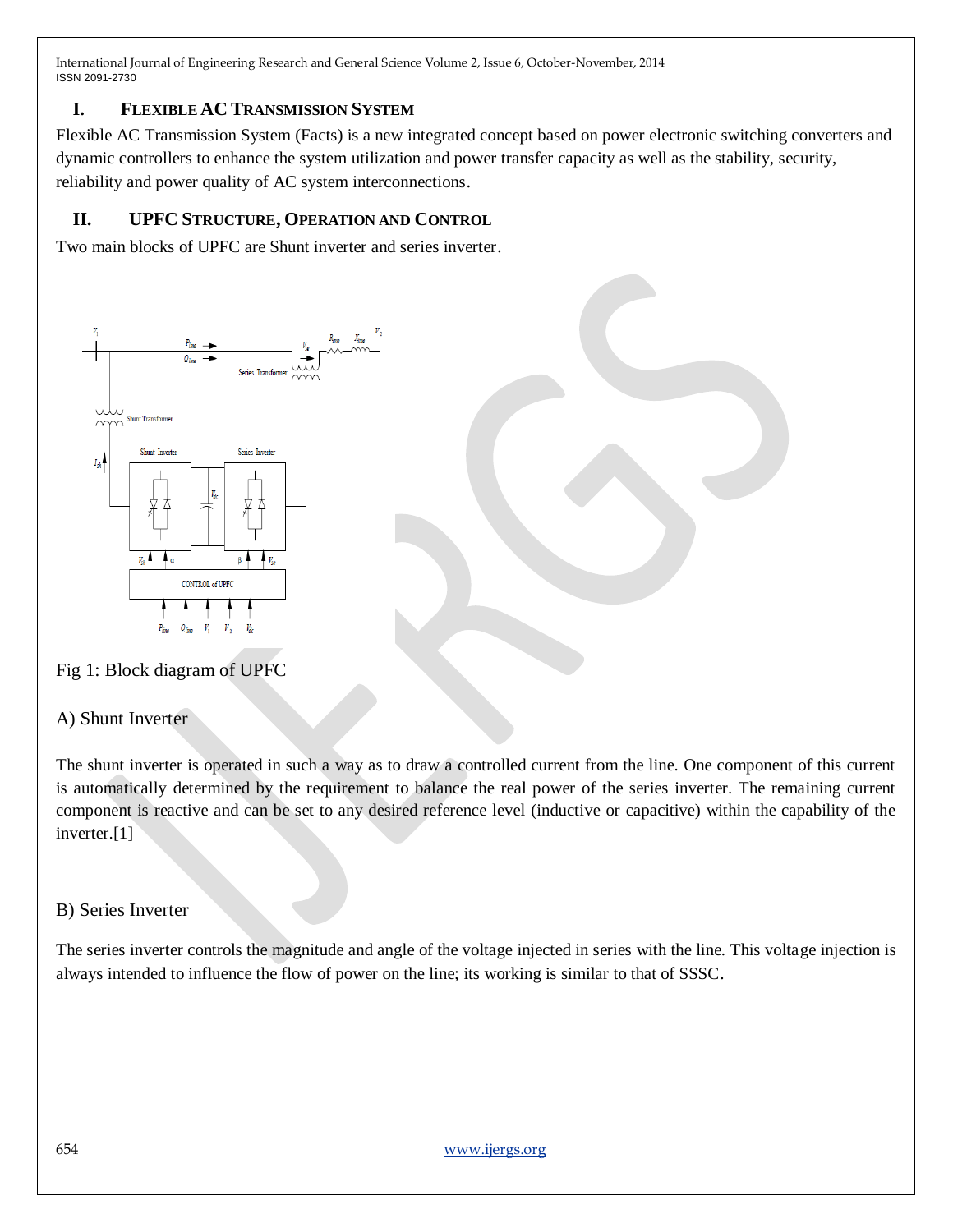### **III. STATCOM: STRUCTURE, OPERATION AND CONTROL**



Fig 4: Equivalent circuit of UPFC

The equivalent circuit consists of two coordinated synchronous voltage sources should represent the UPFC adequately for the purpose of fundamental frequency steady state analysis [1]. Such an equivalent circuit is shown in Fig 4.

The UPFC voltage sources are:

$$
E_{vR} = V_{vR} (\cos \delta_{vR} + j \sin \delta_{vR})
$$
  
\n
$$
E_{cR} = V_{cR} (\cos \delta_{cR} + j \sin \delta_{cR})
$$
  
\n
$$
...
$$
  
\n
$$
...
$$
  
\n
$$
...
$$
  
\n
$$
...
$$
  
\n
$$
... 2
$$
  
\n
$$
... 2
$$
  
\n
$$
... 2
$$
  
\n
$$
... 2
$$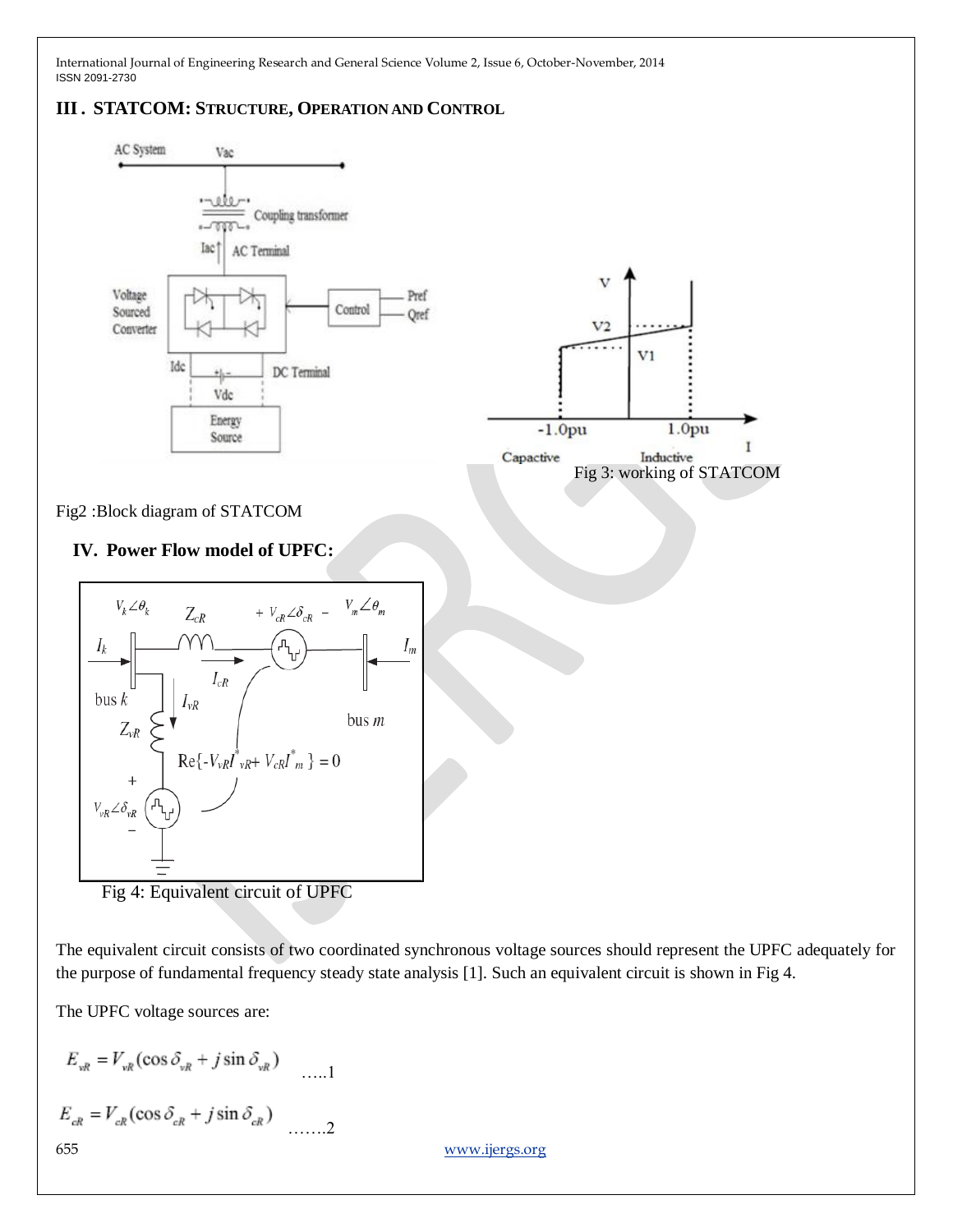where V<sub>vR</sub> and  $\delta_{vR}$  are the controllable magnitude (V<sub>vRmin</sub>  $\leq$ V<sub>vR</sub>  $\leq$  V<sub>vRmax</sub>) and phase angle ( $0 \leq \delta_{vR} \leq 2\pi$ ) of the voltagesource representing the shunt converter. The magnitude  $V_{cR}$ and phase angle δcR of the voltage source representing the series converter are controlled between limits ( $V_{cRmin} \le V_{cR} \le V_{cRmax}$ ) and ( $0 \le \delta_{cR} \le 2\pi$ ), respectively. The phase angle ofthe series injected voltage determines the mode of power flow control [1], [4]. If  $\delta_{\rm cR}$  is in phase with the nodal voltage angle Ok, the UPFC regulates the terminal voltage. If  $\delta_{\rm cR}$  is in quadrature with  $\Theta_{\rm k}$ , it controls active power flow, acting as aphase shifter. If  $\delta_{cR}$  is in quadrature with line current angle then it controls active power flow, acting as a variable series compensator. At any other value of  $\delta_{CR}$ , the UPFC operates as a combination of voltage regulator, variable series compensator, and phase shifter. The magnitude of the series injected voltage determines the amount of power flow to be controlled .Based on the equivalent circuit shown in Fig 4 the active and reactive power equations are,

At bus k:

$$
P_k = V_k^2 G_{kk} + V_k V_m [G_{km} \cos(\theta_k - \theta_m) + B_{km} \sin(\theta_k - \theta_m)]
$$
  
+
$$
V_k V_{ck} [G_{km} \cos(\theta_k - \delta_{ck}) + B_{km} \sin(\theta_k - \delta_{ck})]
$$
  
+
$$
V_k V_{vk} [G_{vk} \cos(\theta_k - \delta_{vk}) + B_{vk} \sin(\theta_k - \delta_{vk})]
$$

$$
Q_k = -V_k^2 B_{kk} + V_k V_m [G_{km} \sin(\theta_k - \theta_m) - B_{km} \cos(\theta_k - \theta_m)]
$$
  
+
$$
V_k V_{ck} [G_{km} \sin(\theta_k - \delta_{ck}) - B_{km} \cos(\theta_k - \delta_{ck})]
$$
  
+
$$
V_k V_{wk} [G_{wk} \sin(\theta_k - \delta_{vk}) - B_{vk} \cos(\theta_k - \delta_{vk})]
$$

At bus m:

$$
P_m = V_m^2 G_{mm} + V_m V_k [G_{mk} \cos(\theta_m - \theta_k) + B_{mk} \sin(\theta_m - \theta_k)]
$$
  
+
$$
V_m V_{ck} [G_{mm} \cos(\theta_m - \delta_{ck}) + B_{mm} \sin(\theta_m - \delta_{ck})]
$$

$$
Q_m = -V_m^2 B_{mm} + V_m V_k [G_{mk} \sin(\theta_m - \theta_k) - B_{mk} \cos(\theta_m - \theta_k)]
$$
  
+
$$
V_m V_{ck} [G_{mm} \sin(\theta_m - \delta_{ck}) - B_{mm} \cos(\theta_m - \delta_{ck})]
$$

Equations for series converter:

$$
P_{cR} = V_{ck}^2 G_{mm} + V_{ck} V_k [G_{km} \cos(\delta_{ck} - \theta_k) + B_{km} \sin(\delta_{ck} - \theta_k)]
$$
  
+
$$
V_{ck} V_m [G_{mm} \cos(\delta_{ck} - \theta_m) + B_{mm} \sin(\delta_{ck} - \theta_m)]
$$

 $Q_{n} = -V_{n}^{2}B_{nm} + V_{n}V_{k}[G_{km}\sin(\delta_{n} - \theta_{k}) - B_{km}\cos(\delta_{n} - \theta_{k})]$  $+V_{cR}V_{m} [G_{mm} \sin(\delta_{cR} - \theta_{m}) - B_{mm} \cos(\delta_{cR} - \theta_{m})]$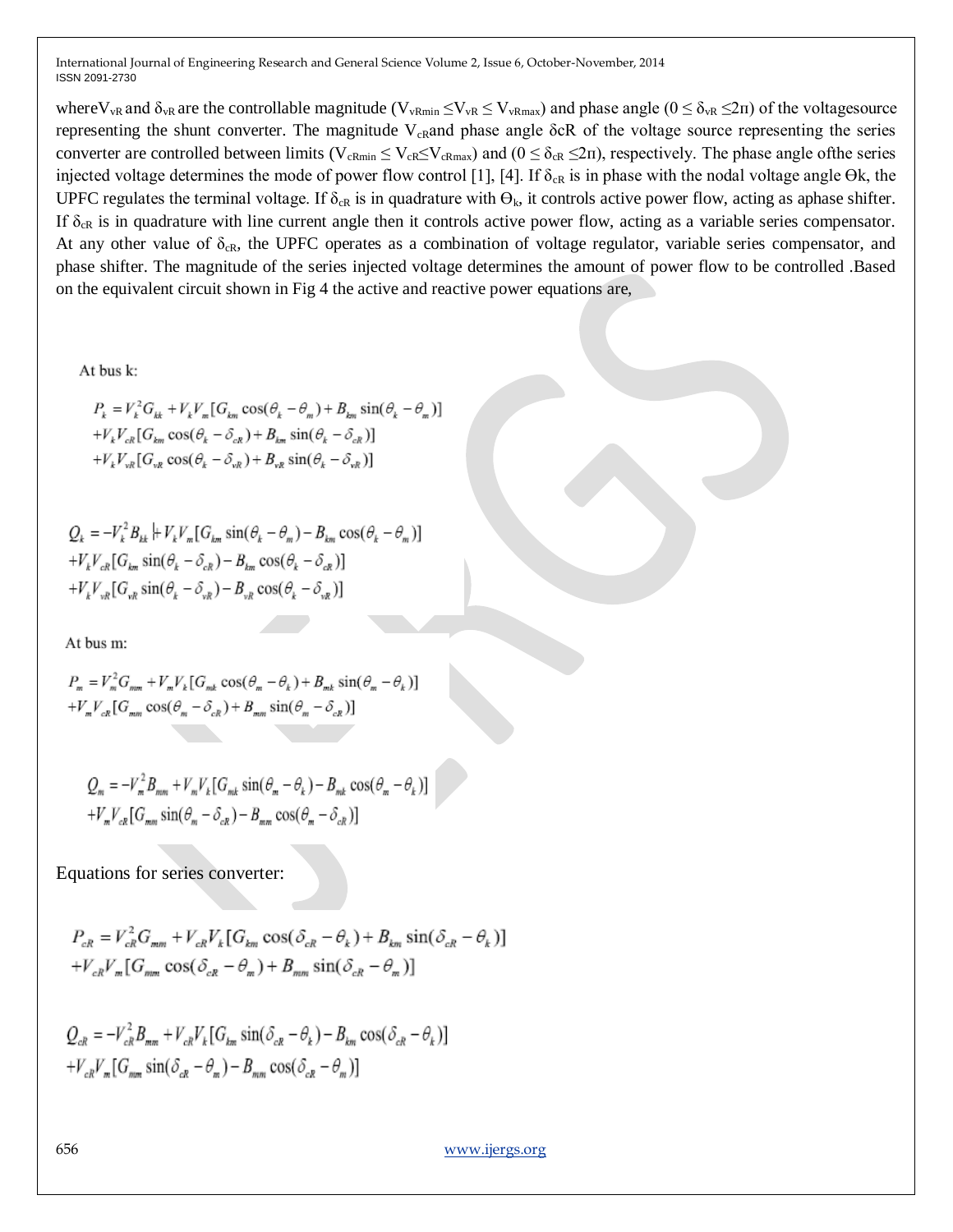Equations for shunt converter:

$$
P_{vR} = -V_{vR}^2 G_{vR} + V_{vR} V_k [G_{vR} \cos(\delta_{vR} - \theta_k) + B_{vR} \sin(\delta_{vR} - \theta_k)]
$$
  

$$
Q_{vR} = V_{vR}^2 B_{vR} + V_{vR} V_k [G_{vR} \sin(\delta_{vR} - \theta_k) - B_{vR} \cos(\delta_{vR} - \theta_k)]
$$

Assuming lossless converter values, the active power supplied to the shunt converter,  $P_{vR}$ , equals the active power demanded by the series converter,  $P_{CR}$ ; i.e.  $P_{vr+} P_{cr} = 0$ . Furthermore, if the coupling transformers are assumed to contain no resistance then the active power at bus k matches the active power at bus m. Accordingly,  $P_{vr} + P_{cr} = Pk + Pm = 0$ . The UPFC power equations are combined with those of the AC network.

#### **V. Power flow model of STATCOM:**



Fig 5:Equivalent circuit of STATCOM

The Static synchronous compensator (STATCOM) is represented by a synchronous voltage source with minimum and maximum voltage magnitude limits [12]. The bus at which STATCOM is connected is represented as a PV bus, which may change to a PQ bus in the events of limits being violated. In such case, the generated or absorbed reactive power would correspond to the violated limit. The power flow equations for the STATCOM are derived below from the first principles and assuming the following voltage source representation [2].

$$
E_{vR} = V_{vR} (\cos \delta_{vR} + j \sin \delta_{vR})
$$

$$
S_{vR} = V_{vR} I_{vR}^* = V_{vR} Y_{vR}^* (V_{vR}^* - V_k^*)
$$

The following are the active and reactive power equations for the converter at bus k,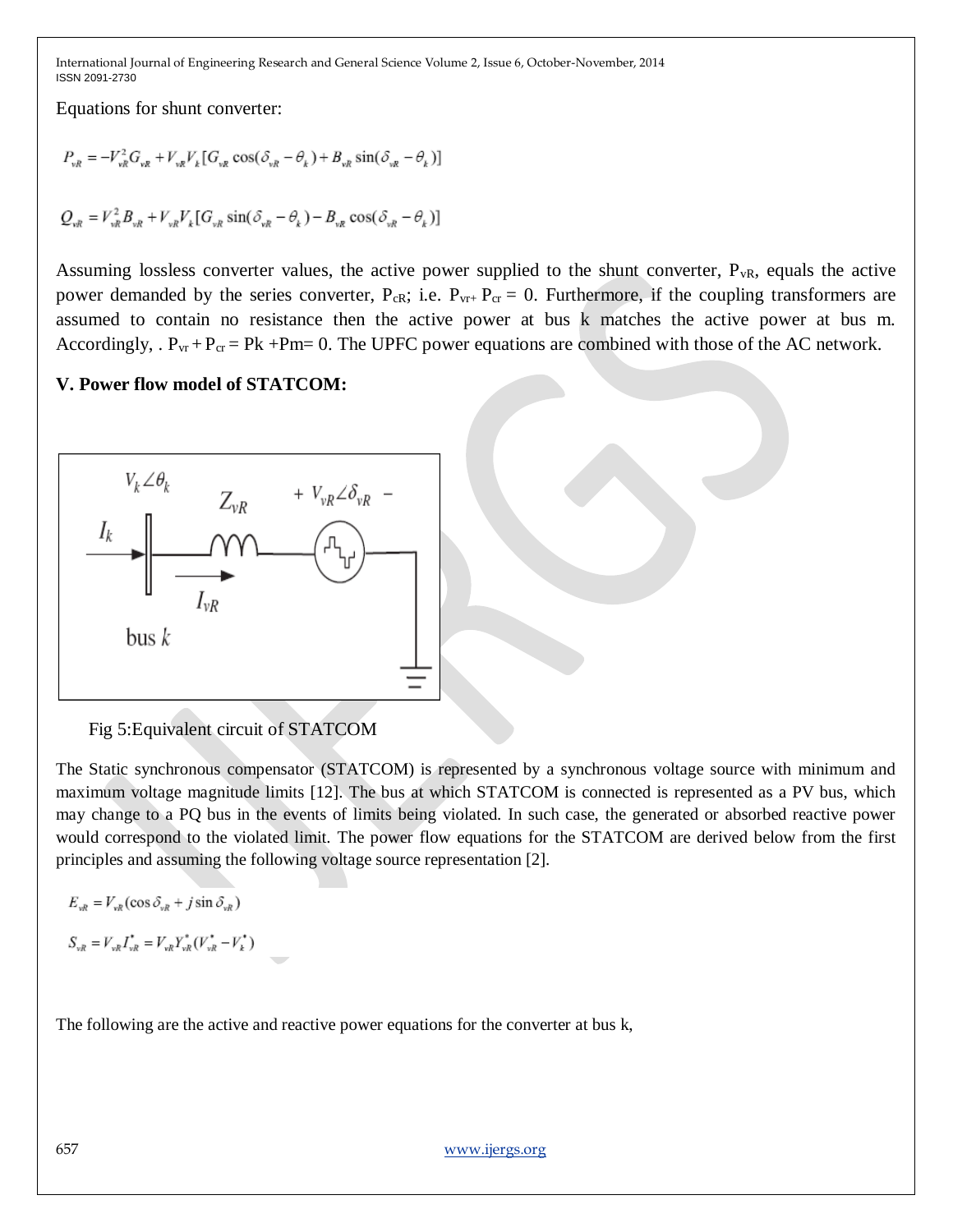$$
P_{vR} = V_{vR}^2 G_{vR} + V_{vR} V_k [G_{vR} \cos(\delta_{vR} - \theta_k) + B_{vR} \sin(\delta_{vR} - \theta_k)]
$$

$$
Q_{\nu R} = -V_{\nu R}^2 B_{\nu R} + V_{\nu R} V_k [G_{\nu R} \sin(\delta_{\nu R} - \theta_k) - B_{\nu R} \cos(\delta_{\nu R} - \theta_k)]
$$

Based on the power flow models given above for STATCOM and UPFC the analysis simulation and modeling of the system is done.

### **VI. STATIC ANALYSIS OF THE SYSTEM**

The objectives of this Paper are to:

i) Simulate 5 bus power system network using MATLAB software .

ii) Model UPFC and STATCOM in5 bus power system network and determine the power flow .

iii) Perform the steady-state analysis of the 5 bus power system network before and after UPFC and STATCOM are applied.



Table 1: Bus results with and without FACTS devices

|     | <b>BUS</b>     | Without      | <b>WITH</b>    | <b>WITH</b> |
|-----|----------------|--------------|----------------|-------------|
|     | NO.            | <b>FACTS</b> | <b>STATCOM</b> | <b>UPFC</b> |
|     |                | DEVICES(pu)  |                |             |
|     |                |              |                |             |
|     | $\mathbf{1}$   | 1.06         | 1.06           | 1.06        |
|     |                |              |                |             |
|     | $\mathbf{2}$   | 0.9871       | 1.013          | 0.9998      |
|     | 3              | 0.9836       | 0.9946         | 0.9901      |
|     | $\overline{4}$ | 1.01         | 1.002          | 1.0037      |
|     | 5              | 0.9721       | 0.9753         | 0.9746      |
| 658 | www.ijergs.org |              |                |             |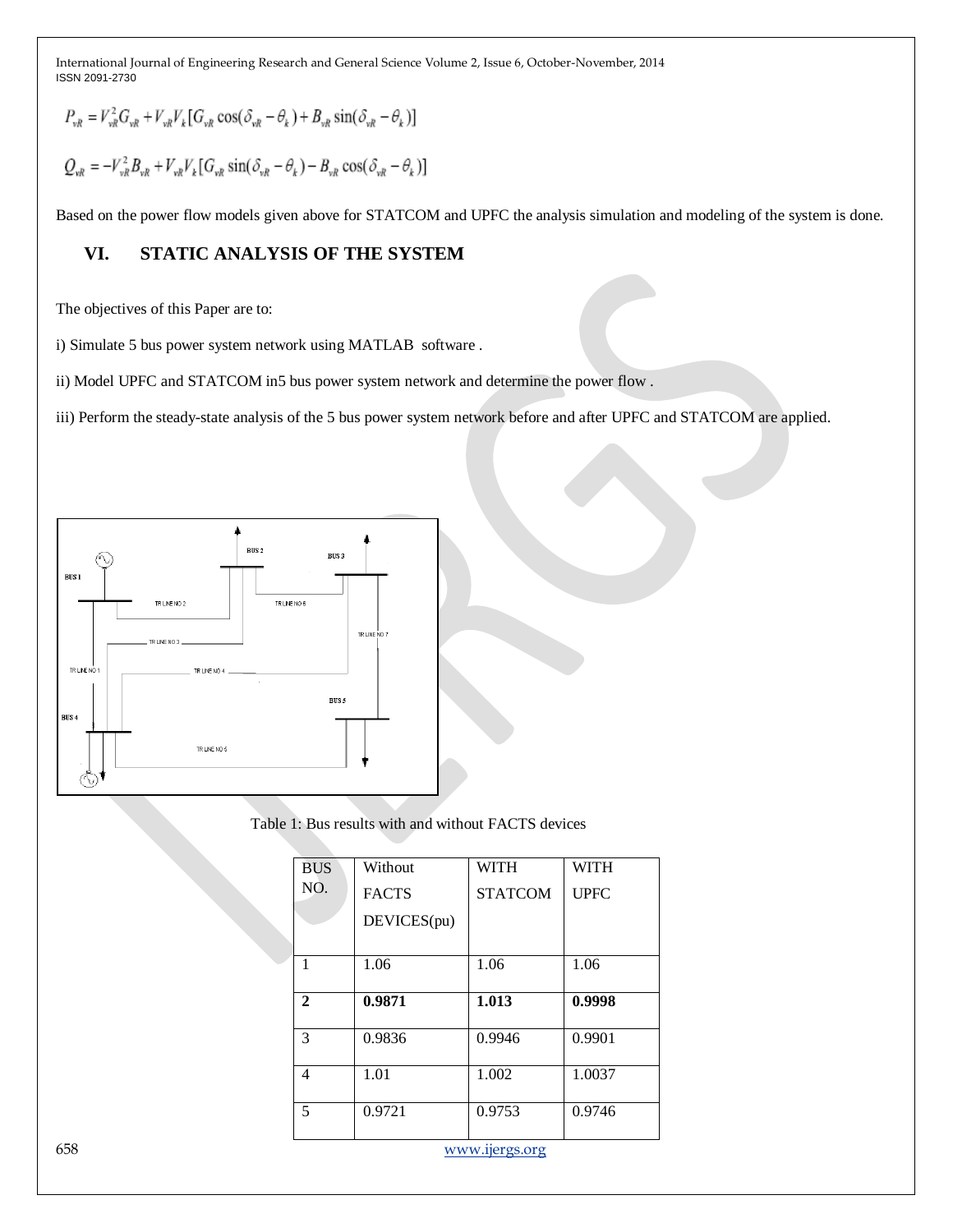| <b>LINE NO</b> | P(p.u)     | Q(p.u)  |
|----------------|------------|---------|
| 01             | 0.1340     | 1.2118  |
| 02             | 0.1522     | 0.2122  |
| 03             | $-2.2139$  | 0.5220  |
| 04             | $-2.1820$  | 0.3555  |
| 05             | $-6.2785$  | 2.9302  |
| 06             | $-2.29455$ | 1.09021 |
| 07             | $-3.5902$  | 5.5066  |

The simulation yields the power flow for lines and bus active and reactive powers which are tabulated above .From the power flow results for the 5-bus system, it can be observed that the voltage magnitudes at bus 2, bus 3 and bus 5 are lower than 1.0 p.u.So , these are the potential buses where FACTS devices can be included .The active power in line 6 is 22.9455 p.u and the reactive power is 10.9021 p.u .

Table 3: Line result with STATCOM at bus 2

| <b>LINE NO</b> | P(p.u)    | Q(p.u)  |
|----------------|-----------|---------|
| 01             | 1.4068    | 0.8461  |
| 02             | 0.1492    | 0.2457  |
| 03             | 5.3052    | 5.6402  |
| 04             | 5.3496    | 5.3818  |
| 05             | 7.8564    | 7.2254  |
| 06             | 3.06750   | 3.09922 |
| 07             | $-3.6099$ | 5.3440  |

It is very clear from the comparison of table 2 and table 3,that the nodal voltage is maintained at 1.013 at bus 2 by STATCOM and the phase angle is also improved to -4.7529(degrees) from 0.464(degrees) . The active power is also increased from 22.9455 (p.u) to 30.6750 (p.u)

The installation of the STATCOM resulted in improved network voltage profile (Table 4.3).The slack generator reduces its reactive power generation by 5.9% compared with the base case .The reactive power absorbed by the bus 4 generator increased by 25% of the base case. In general, more reactive power is available in the network when compared with the base case due to the installation of STATCOM .

Table 4: Line result with UPFC at bus 2

| Line no. | D      |        |
|----------|--------|--------|
|          | 0.2719 | 1.0112 |
|          | 0.3028 | 0.2468 |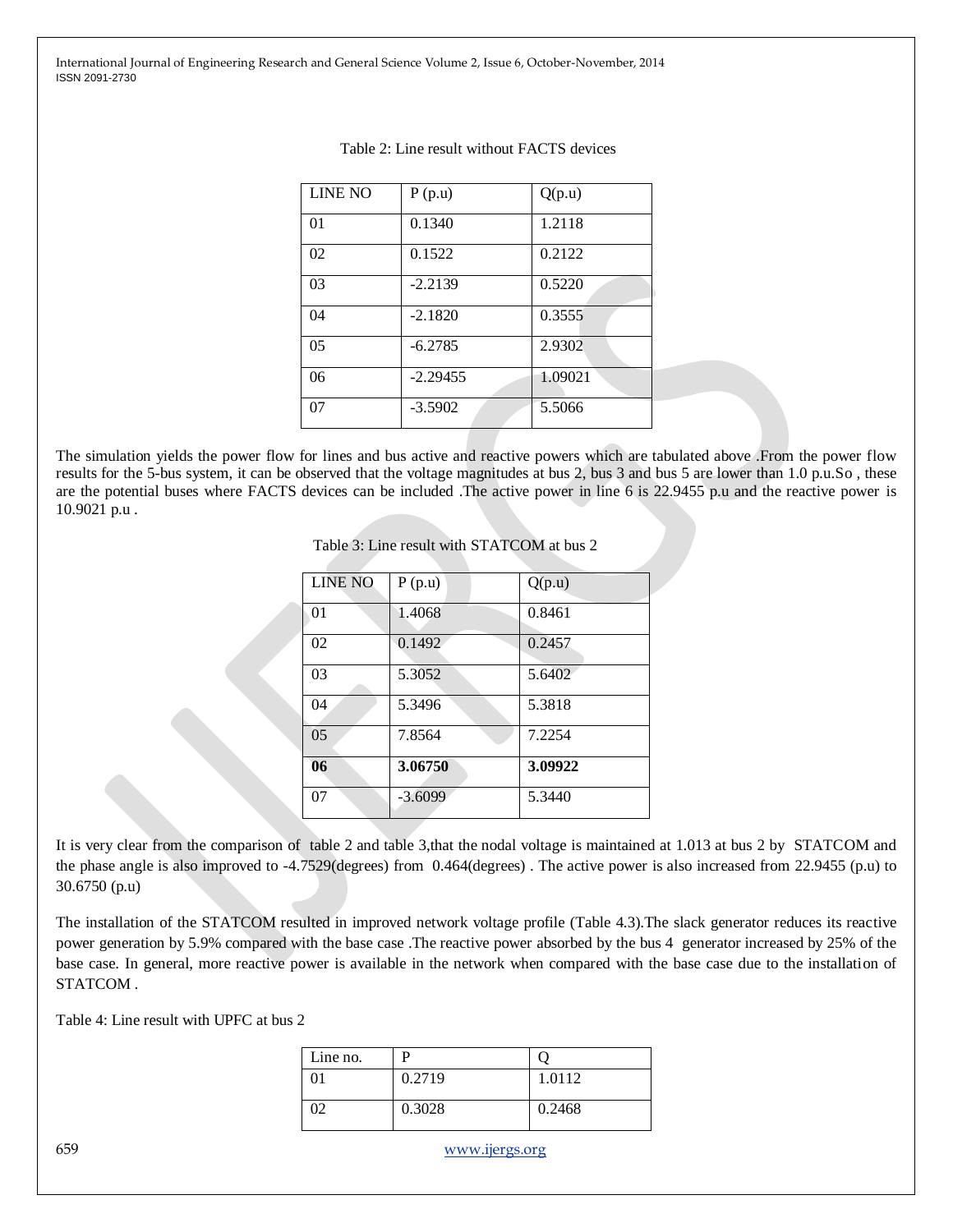| 03 | $-4.0745$  | 2.0098  |
|----|------------|---------|
| 04 | $-4.0005$  | 1.8088  |
| 05 | $-7.5400$  | 9.9569  |
| 06 | $-3.01488$ | 3.57096 |
| 07 | 2.7342     | 6.7163  |

UPFC increases the amount of reactive power supplied at the bus 2 to 35.7096 (p.u) which very high as compared to 30.9922 (p.u) with STATCOM and 10.9021 (p.u) without any FACTS devices. There is increase in the active power also due to the demand of the UPFC series converter

#### Conclusion:

This paper has proposed cost free congestion management methods required for smooth operation of deregulated power system. It gives the remedy for congestion by enhancing active power flow capability of transmission line. Simulation methods required for study of the steady state as well as dynamic operation of electrical systems with FACTS devices UPFC and STATCOM is analyzed in the paper. The power flow for the five bus system was analysed with and without FACTS devices. The power flow indicates that there is nearly 5.9 % increase in the reactive power absorption compared with the base case when STATCOM is included in bus 2. The largest reactive power flow takes place in the transmission line connecting bus 2 to bus 3, which is 3.09922 p.u. The direction of reactive power flow remains unchanged.

The sample 5 bus network is modified to include one UPFC to compensate the transmission line no. 6 linking bus 2 and bus 3. The UPFC shunt controller is set to regulate the nodal voltage magnitude at bus 2 at 1 p.u. There is large amount of increase in the active power as well as the reactive power. The steady state models of STATCOM and UPFC are analyzed and evaluated in Newton-Raphson algorithm.

#### **REFERENCES:**

[1]Narain G. Hingoraniand Laszlo Gyugyi ,*"*Understanding FACTS*"* by, Wiley India publication.

[2]AlirezaSeifi ,SasanGholami ,and Amin Shabanpour , " Power Flow Study and Comparison of FACTS: Series (SSSC), Shunt (STATCOM), and

[3] Y. H. Song, A. T. Johns, "Flexible AC Transmission Systems (FACTS)<sup>'</sup>', IEE Press, London, 1999. ISBN 0-85296-771-3.

[4] Y. Guo, D.J. Hill, Y. Wang. "Global transient stability and voltage regulation for power systems", IEEETransactions on Power Systems.vol. 16, no. 4. November 2001.

[5] J.Y. Liu; Y.H. Song; P.A. Mehta, "Strategies for handling UPFC constraints in steady-state power flow and voltage control".IEEE Transactions on Power Systems.VOL. 15, May 2000, pp. 566–571.

[6] S. Gerbex, R. Cherkaoui, and A. J. Germond, "Optimal location of multi-type FACTS devices in a power system by means of genetic algorithms," *IEEE* Trans.Power Systems, vol. 16, August. 2001, pp. 537-544.

[7] D. Povh, D. Retzmann Siemens, Erlangen, Germany "Development of facts for transmission systems".

[8] E. Acha, V G Agelidis, O Anaya-Lara, and T J E Miller "Power Electronic Control in Electrical Systems" ELSEVIER, 2002.

[9]K.RPadiyar, "FACTS Controllers in Power Transmission and Distribution", New Age International Publishers .